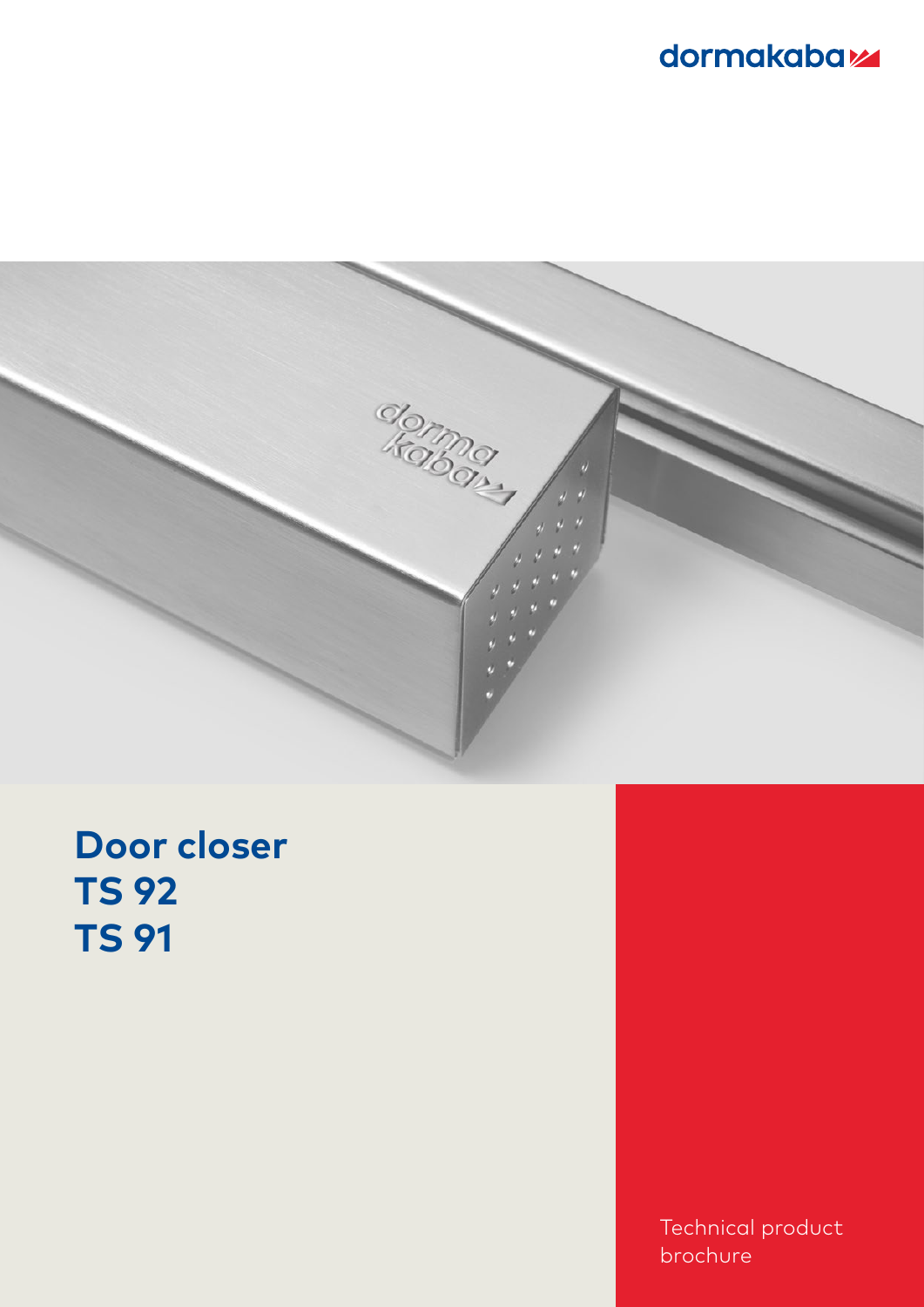# **The universal closers for standard doors –** Tested and approved to EN 1154

As units designed especially for interior applications, the TS 92 and TS 91 door closers constitute the perfect complement to the dormakaba TS 93 cam-action door closer system. They likewise come in the Contur design and, thanks to their linear drive mechanism with heart-shaped cam, they offer the same ease of use. Moreover, their competitive pricing combined with their outstanding level of assured quality make them particularly attractive from an economic standpoint as well.

Certified to ISO 9001

### **Plus points**

#### **For the trade**

- Inexpensive cam-action technology for standard interior doors.
- Low storage costs and reduced inventory requirement thanks to uniform slide channels of the Contur series.

#### **For the fabricator**

- Non-handed.
- Easy to fix and quickly adjustable.

#### **For the architect/specifier**

- Excellent value for money.
- Uniform appearance throughout the entire Contur slide channel range.

#### **For the user**

- Exceptional ease of use and fully controlled closing action.
- Optimum adaptability of the closing speed with reliable
- latching thanks to two regulating valves.

| <b>Data and features</b>                                                                   |                                                        | TS 92 B/G <sup>1)</sup> | TS 91 B         |
|--------------------------------------------------------------------------------------------|--------------------------------------------------------|-------------------------|-----------------|
| Closing force<br>Adjustable                                                                | Size                                                   | $EN 1-4$                | EN <sub>3</sub> |
| Standard doors <sup>2)</sup>                                                               | 950 mm<br>$\,<\,$<br>$\leq 1100$ mm                    |                         |                 |
| External doors, outward opening <sup>2)</sup>                                              |                                                        |                         |                 |
| For fire and smoke check doors                                                             |                                                        |                         |                 |
| Non-handed design                                                                          |                                                        |                         |                 |
| Arm assembly type                                                                          | Slide channel                                          |                         |                 |
| Closing speed and latching<br>action independently<br>adjustable at two<br>separate valves | $180^{\circ} - 15^{\circ}$<br>$15^{\circ} - 0^{\circ}$ |                         |                 |
| Cushioned limit stay, mechanical                                                           | ∩                                                      | ∩                       |                 |
| <b>Backcheck</b>                                                                           |                                                        |                         |                 |
| Delayed action                                                                             |                                                        |                         |                 |
| Hold-open                                                                                  |                                                        | ( )                     | ()              |
| Weight in kg                                                                               |                                                        | 2,0                     | 1,9             |
| Dimensions in mm                                                                           | Length                                                 | 281                     | 267             |
|                                                                                            | Overall<br>depth                                       | 47                      | 47              |
|                                                                                            | Height                                                 | 65                      | 65              |
| Door closer tested to EN 1154                                                              |                                                        |                         |                 |
| $\epsilon$ mark for building products                                                      |                                                        |                         |                 |

● yes – no ○ optional

- $1)$  B = Standard model for pull-side door leaf fixing/push-side transom fixing
- G = Special model for push-side door leaf fixing/pull-side transom fixing. <sup>2)</sup> For particularly heavy doors and doors which have to close against wind resistance, we recommend the TS 93.



requirements and/or recommendations of the following: CERTIFIRE approved for fire doors ITT 120, MM/IMM 240; Ref. CF 119



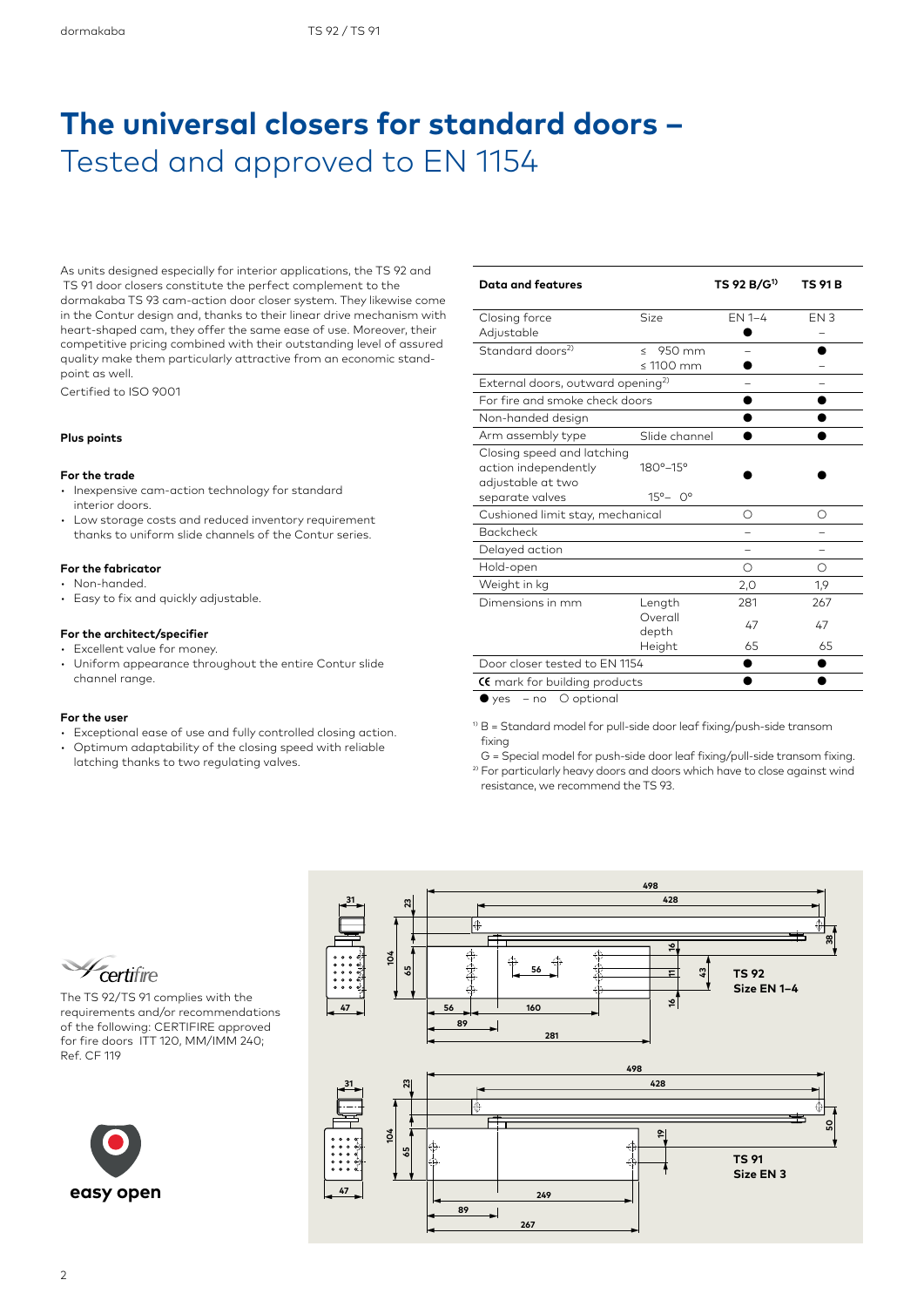### **Standard and optional functions**

#### **TS 92 B/G**





- **1** Variable closing speed in the range 180°–15°
- **2** Variable latching speed in the range 15°–0°
- **3** Infinitely variable closing force
- **4** Hold-open (option)
- **5** Cushioned limit stay (option)

#### The **closing speed** of the TS 92 is individually adjustable over two independent ranges at two separate valves. The **closing force setting (spring strength)** for the relevant door width is adjusted with the TS 92 at an infinitely variable lateral adjustment screw.

#### **TS 91 B**





- **1** Infinitely variable closing speed in the range 180°–15°
- **2** Infinitely variable latching speed in the range 15°–0°
- **3** Hold-open (option)
- **4** Cushioned limit stay (option)

The **closing speed** of the TS 91 is individually adjustable over two independent ranges at two separate valves. The **closing force (spring strength)** in the TS 91 is permanently set to size EN 3.

### **Force profile**







The heart-shaped cam and the linear drive mechanism which characterise all dormakaba cam-action door closers produce a rapidly decreasing opening torque, so greatly reducing the amount of effort required.

This means that even children, the elderly and the disabled can open doors with ease.

The user-friendliness of the system is further enhanced by the reliable latching action achieved by the fact that the closing force only rises in the end phase of the cycle.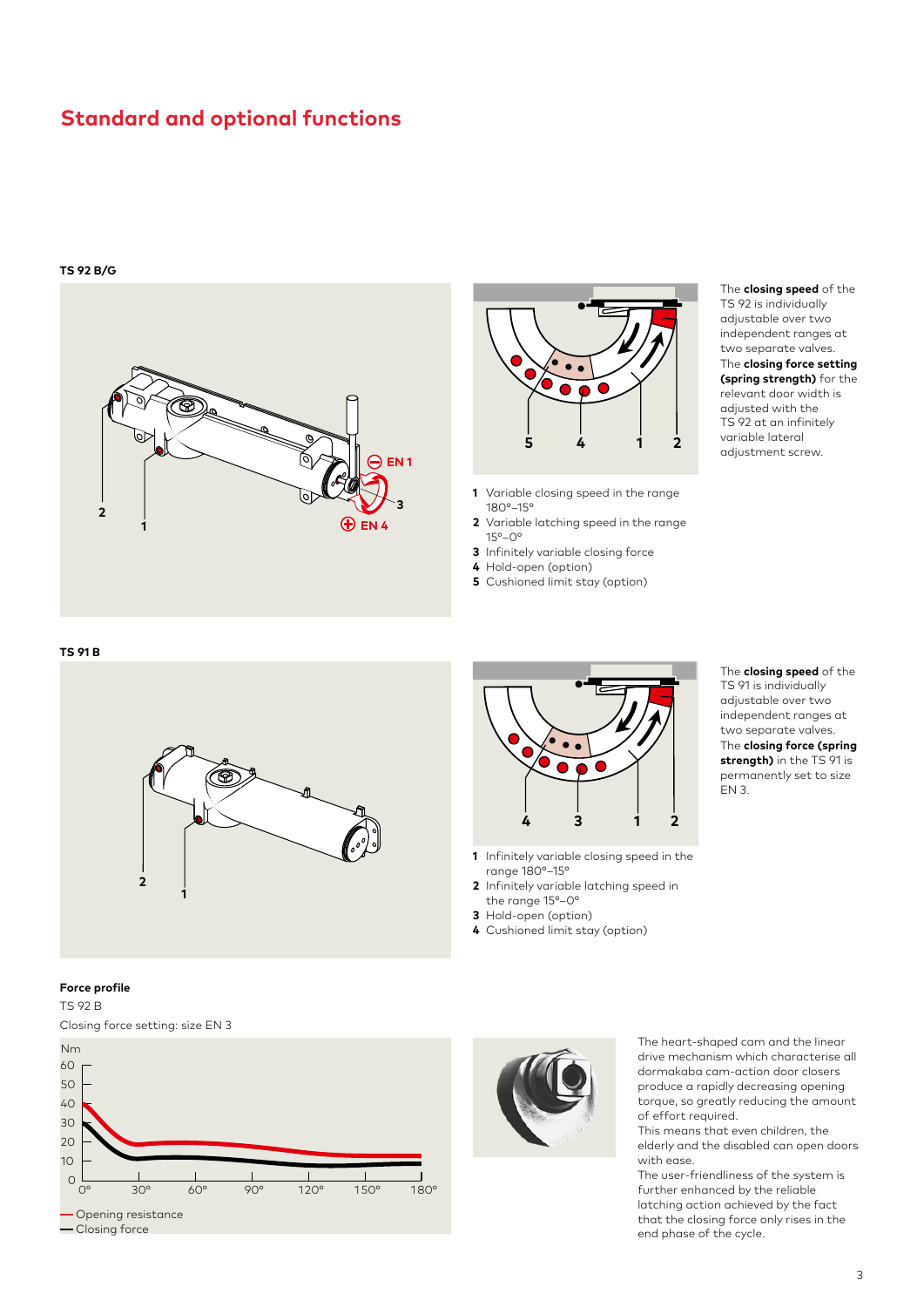### **TS 92 B Door leaf fixing, pull side**



(example shows LH [ISO 6] door; RH [ISO 5] doors mirrored arrangement)

Provided the structural conditions allow, an opening angle of 180° is possible with this method of fixing.

In most cases, however, a wall recess will have to be provided for the door closer.

### **TS 92 B Transom fixing, push side**



(example shows LH [ISO 6] door; RH [ISO 5] doors mirrored arrangement)

Depending on the structural conditions, the door opening angle with this method of fixing is limited to approx. 120° to 145°. In order to avoid damage to the door or door closer, users are recommended to install a cushioned backstay or a door stop.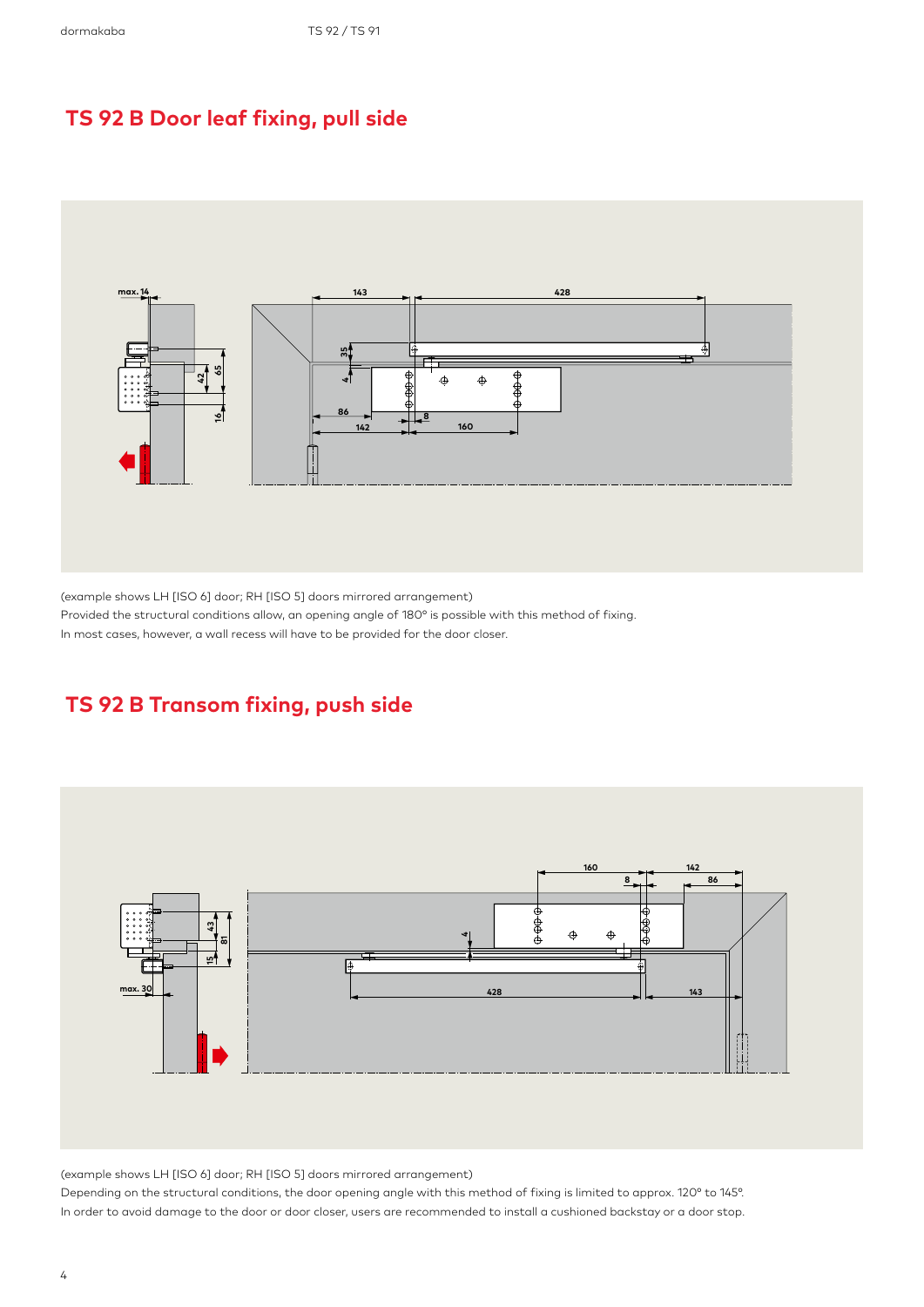### **TS 92 G Door leaf fixing, push side**



(example shows LH [ISO 6] door; RH [ISO 5] doors mirrored arrangement)

Depending on the structural conditions, the door opening angle with this method of fixing is limited to approx. 120° to 145°. In order to avoid damage to the door or door closer, users are recommended to install a cushioned backstay or a door stop. **A door stop must be installed in the case of fire and smoke check doors.**

### **TS 92 G Transom fixing, pull side**



(example shows LH [ISO 6] door; RH [ISO 5] doors mirrored arrangement) Provided the structural conditions allow, an opening angle of 180° is possible with this method of fixing.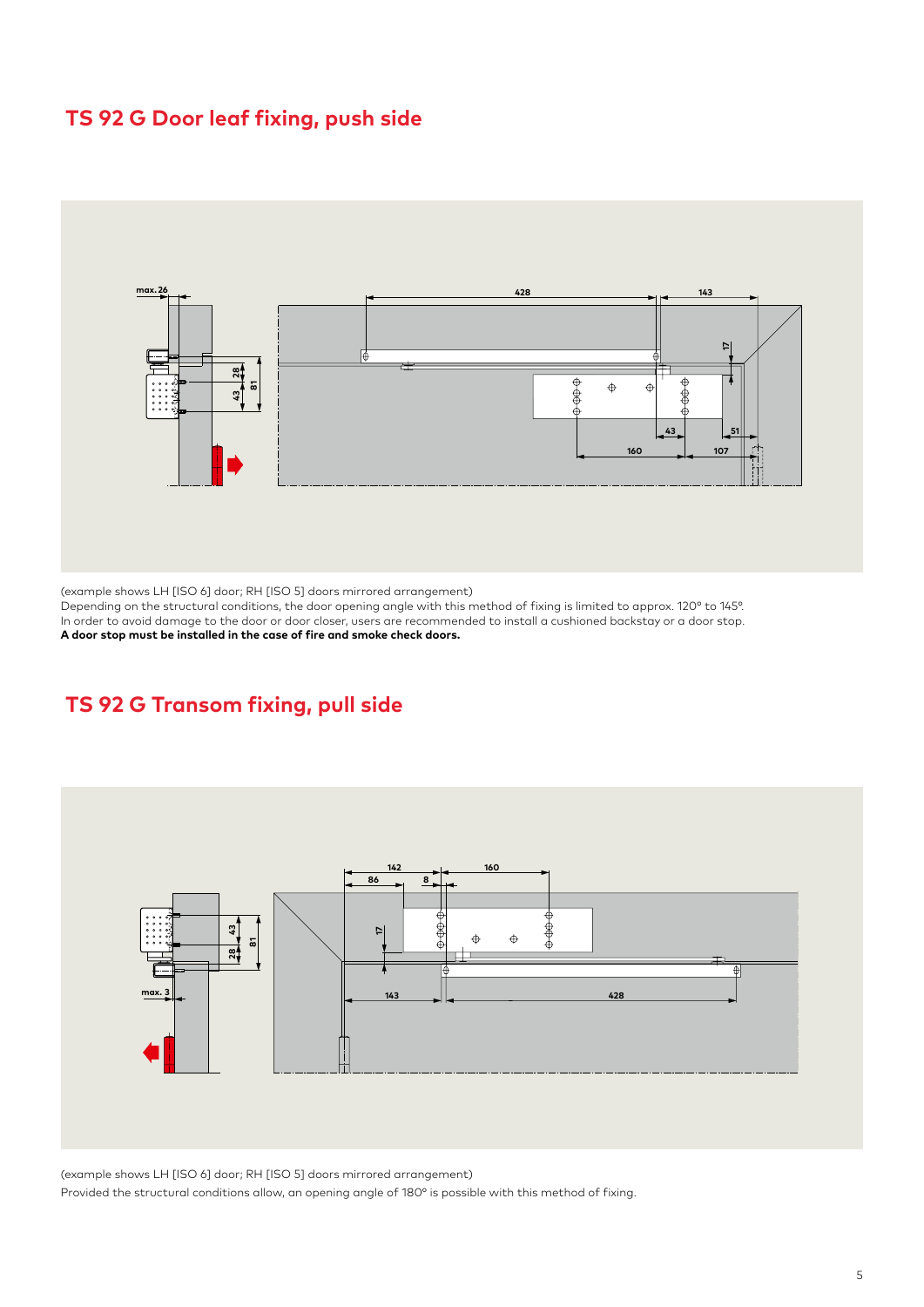### **TS 91 B Door leaf fixing, pull side**



(example shows LH [ISO 6] door; RH [ISO 5] doors mirrored arrangement)

Provided the structural conditions allow, an opening angle of 180° is possible with this method of fixing.

In most cases, however, a wall recess will have to be provided for the door closer.

### **TS 91 B Transom fixing, push side**



(example shows LH [ISO 6] door; RH [ISO 5] doors mirrored arrangement)

Depending on the structural conditions, the door opening angle with this method of fixing is limited to approx. 120° to 145°. In order to avoid damage to the door or door closer, users are recommended to install a cushioned backstay or a door stop.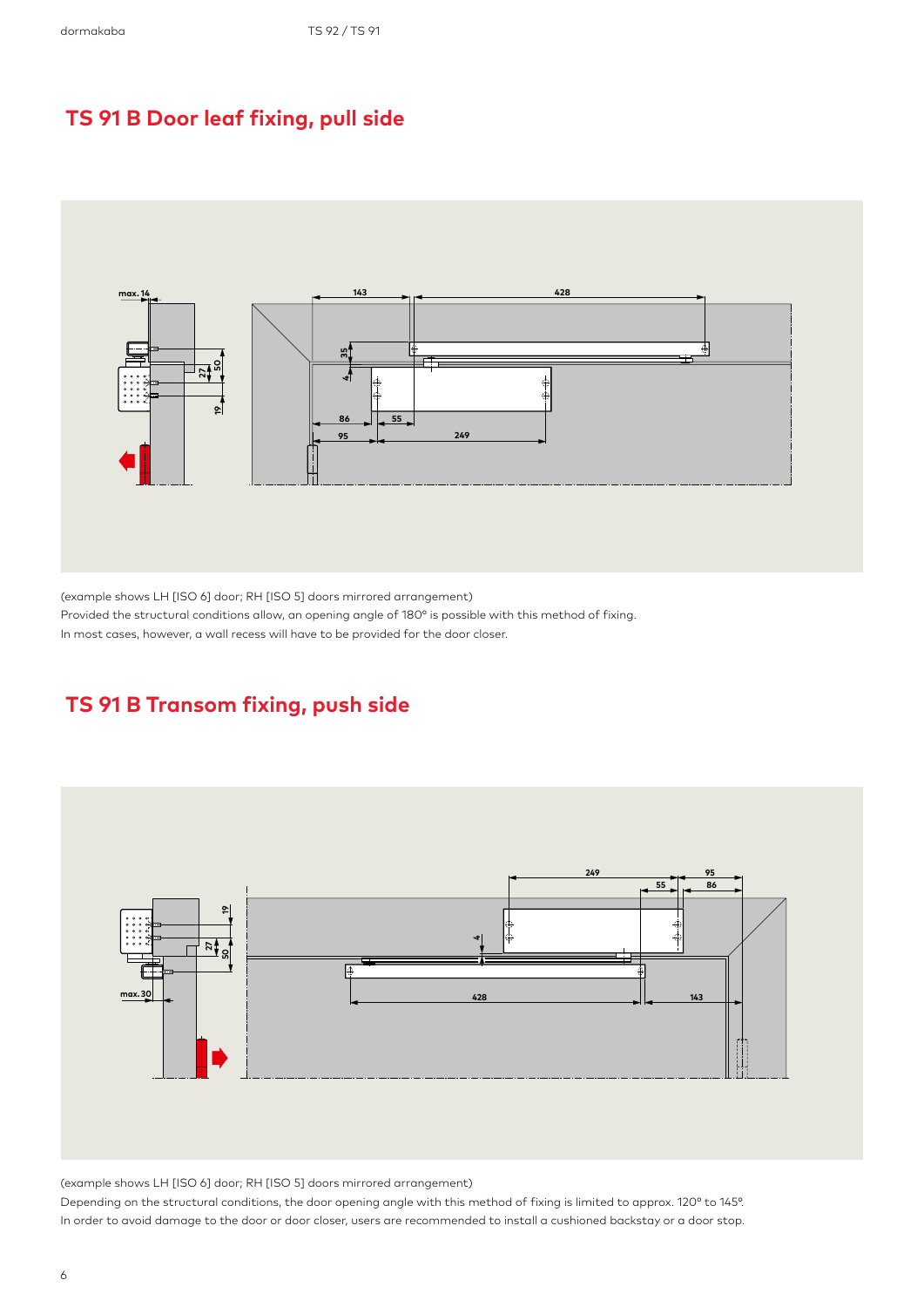### **Slide channel**





The **G-N** slide channel assembly comprises the main arm, slide channel, slide block, fixings, screws and end caps. The G-N slide channel is non-handed and can be combined with both door closers.

Thanks to oblong holes in the fixing pads, it is possible to compensate for deviations in the drill hole pattern and to keep the door closer body and slide channel perfectly parallel.

The **RF** mechanical hold-open unit ensures that doors are held open at precisely the correct angle – up to approx. 150° – without any fallback.

The hold-open unit can be switched on and off by the user as required, and the pull-off force can be adjusted to suit each individual door situation. The RF hold-open unit is

non-handed and can also be supplied for retrofitting to the slide channel at a later date.

#### **Not for fire and smoke check doors.**





Cushioned limit stay simply slides into the slide channel. Adjustable between 80° and max. 120°. Also suitable for retrofitting.

Fitting a cushioned limit stay prevents doors which are opened normally from impacting against adjacent walls.

**The cushioned limit stay is not an overload protection device and in many applications will not be a suitable substitute for a door stop.**



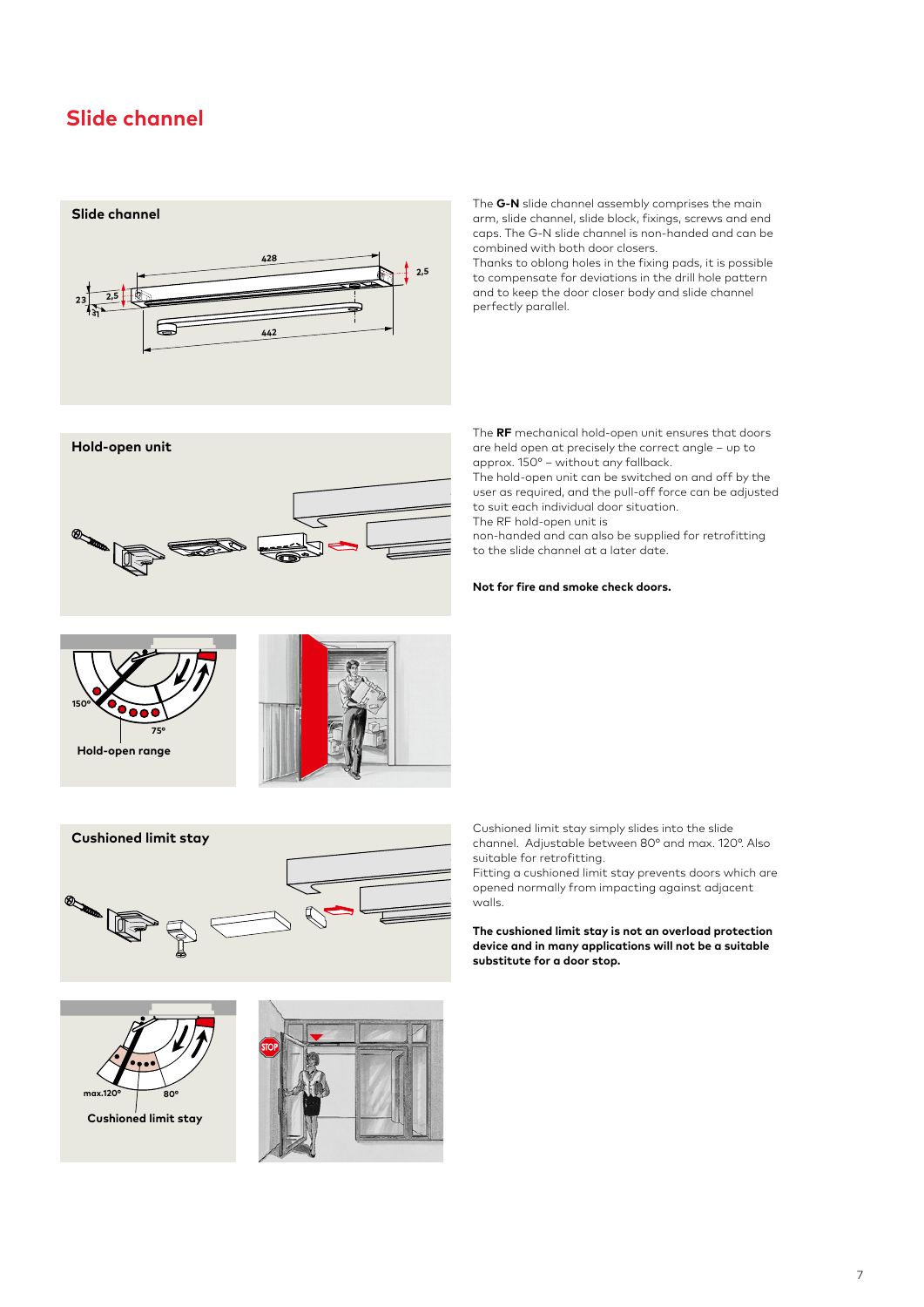### **Accessories**



**Mounting backplate for TS 91** For fixing to doors which provide no means of direct mounting. Fixing hole pattern as per Supplement 1 to EN 1154.



**Mounting backplate 30 mm for G-N** For fixing the slide channel to the door frame where there is no means of direct mounting.







**Mounting backplate 40 mm for G-N** For fixing the slide channel to the door frame where there is no means of direct mounting.

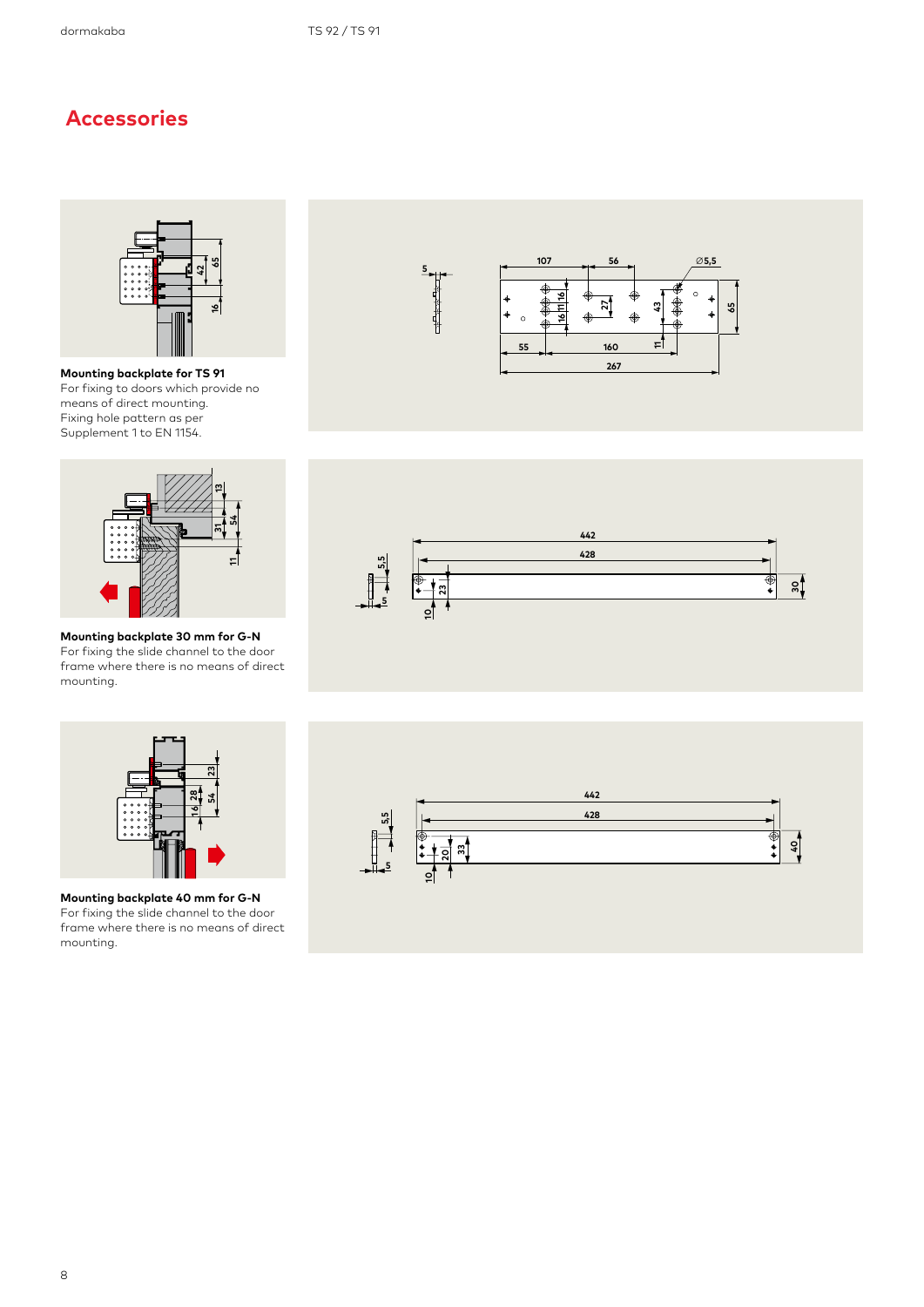

**Angle bracket for G-N** For push-side fixing of the slide channel to door frames with a deep reveal.





**Glass door saddle plate for TS 92** For fixing the closer to toughened glass doors – No glass drilling or recessing required.



9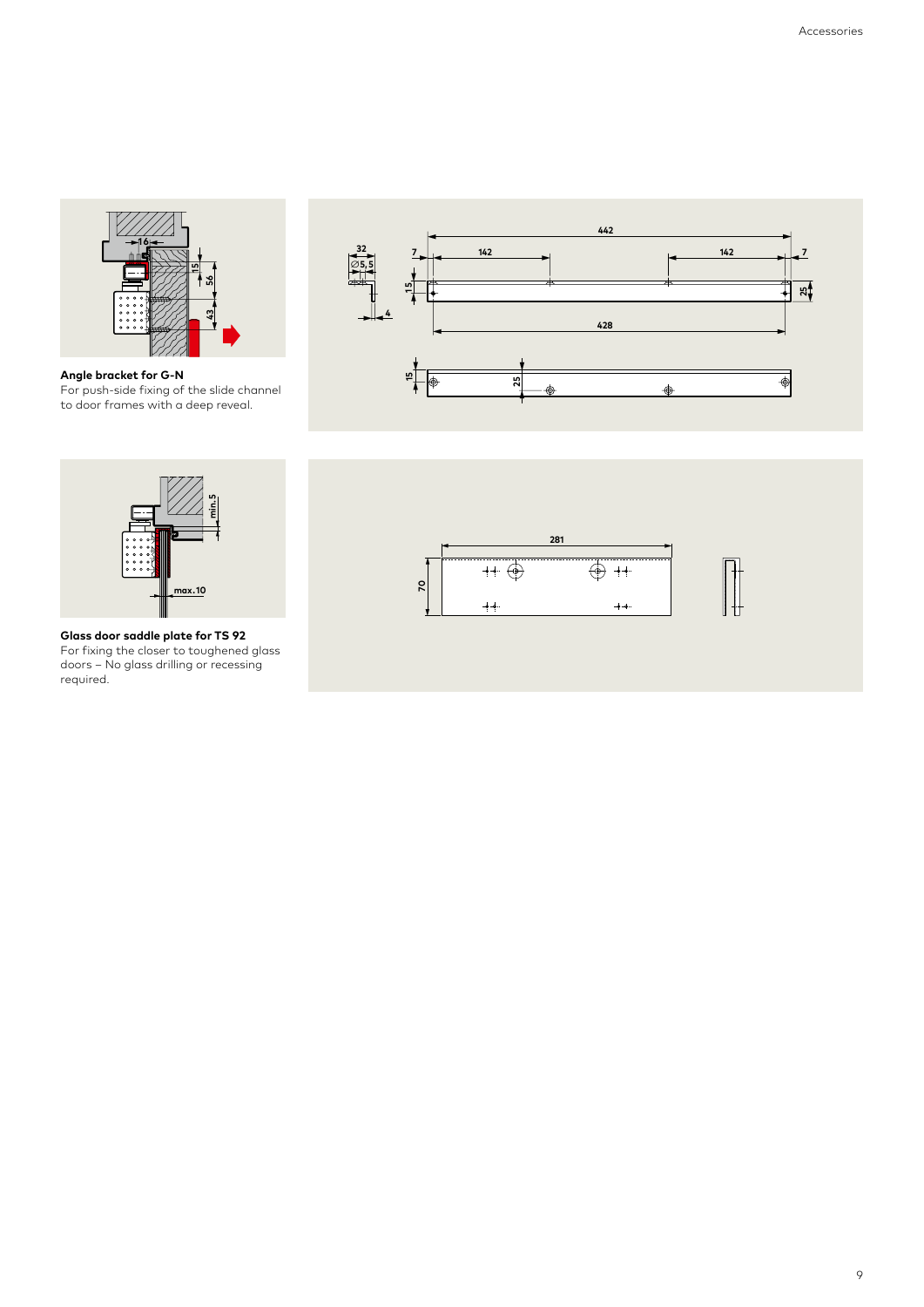### **Standard equipment and accessories**

|                                                                | <b>TS 92 B</b>     |          | <b>TS 92 G</b>     |                  | <b>TS 91 B</b>                          |                | Mounting<br>backplate<br>30 mm<br>for G-N | Mounting<br>backplate<br>40 mm<br>for G-N | Angle<br>bracket<br>for G-N | Cushioned<br>limit<br>stay set<br>for G-N | Hold-open<br>unit<br>for G-N |
|----------------------------------------------------------------|--------------------|----------|--------------------|------------------|-----------------------------------------|----------------|-------------------------------------------|-------------------------------------------|-----------------------------|-------------------------------------------|------------------------------|
|                                                                |                    |          |                    |                  |                                         |                | $\int_{0}^{0}$                            | $\circ$                                   |                             | $\mathcal{O}$<br>$\Rightarrow$            |                              |
|                                                                | Size EN<br>$1 - 4$ | 420201xx | Size EN<br>$1 - 4$ | ■ 420301xx       | Size EN<br>$\overline{3}$<br>■ 410201xx |                | 644000xx                                  | 644100xx                                  | 644300xx                    | 35800093                                  | 18570000                     |
| G-N<br>■ 640100xx                                              | $\Box$             | п        | $\Box$             | п                | $\Box$                                  | $\blacksquare$ | $\blacktriangle$                          | $\Delta$                                  | Δ                           | $\Delta$                                  | Δ                            |
| <b>Mounting backplate</b><br>for TS 91<br>$\Delta$<br>410002xx |                    |          |                    |                  |                                         |                |                                           |                                           |                             |                                           |                              |
| Glass door saddle plate<br>for TS 92<br>420001xx               |                    | $\Delta$ |                    | $\blacktriangle$ |                                         |                |                                           |                                           |                             |                                           |                              |

### **xx Colour**

- 01 Silver
- 11 White (RAL 9016)
- 09 Special colour
- TS 92 also available in matching "Design" finishes
- 04 Stainless steel 05 Polished brass

\* "Design" refers to the surface finish of the products

- xx Colour
- **■** Closer separate
- **□** Slide channel assembly separate
- **△** Optional accessory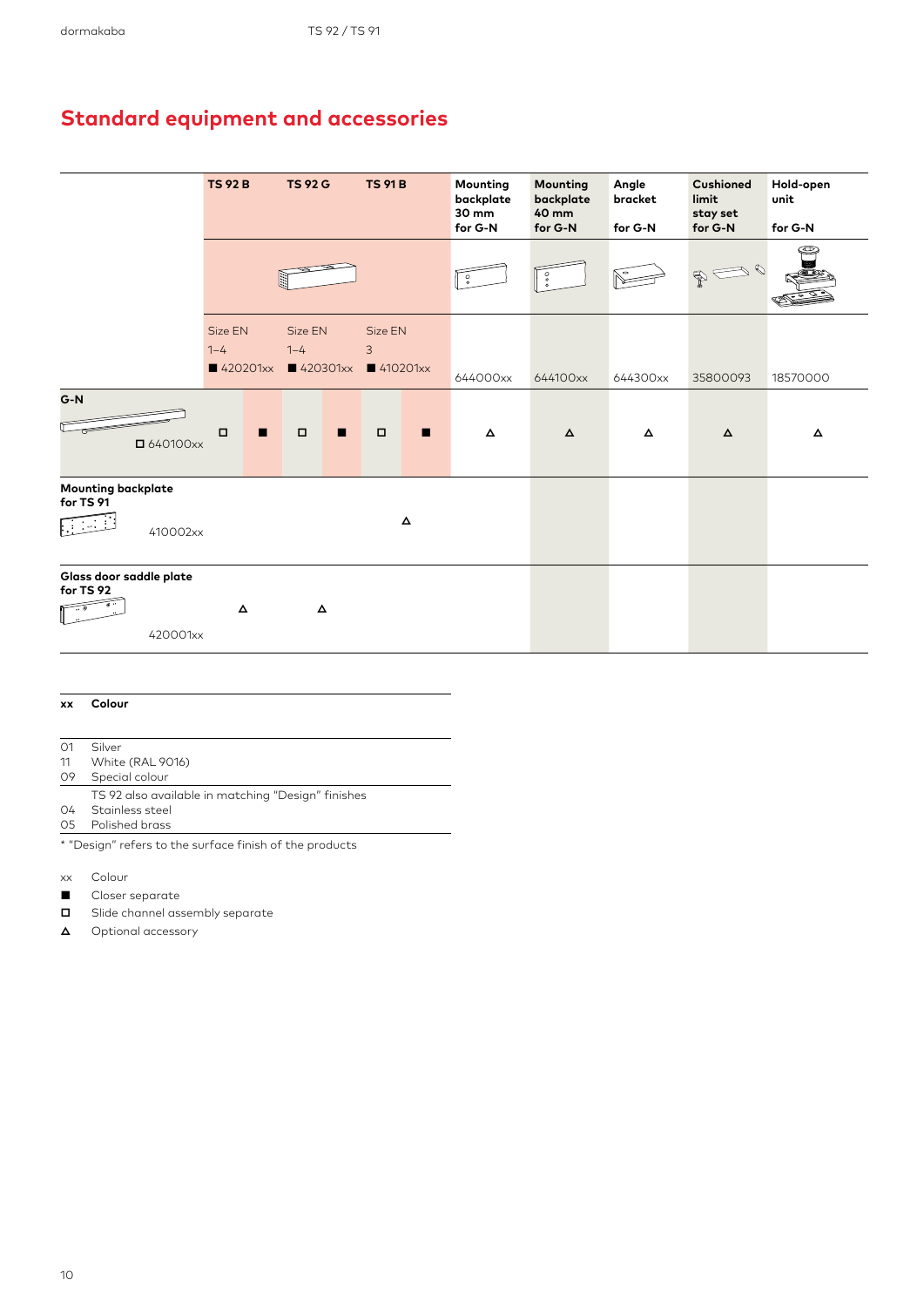### **Specification text**

### **TS 92 B/G**

Cam-action door closer, CERTIFIRE approved (CF 119), in Contur design with linear drive and rapidly decreasing opening resistance/torque, adjustable closing speed in two independent ranges and mounting backplate with universal fixing hole pattern; closing force infinitely variable between size EN 1 and EN 4. Non-handed.

Approved to EN 1154.

| Model     |  |
|-----------|--|
| IITS 92 B |  |
| TS 92 G   |  |

### **Accessories**

- ☐ Hold-open unit
- ☐ Cushioned limit stay ☐ Mounting backplate
- (30 mm) for G-N
- ☐ Mounting backplate (40 mm) for G-NN ☐ Angle bracket for G-N
- □ Saddle plate for toughened glass doors

| ∴olour |  |  |  |
|--------|--|--|--|
|        |  |  |  |

- ☐ white
- (sim. to RAL 9016) ☐ stainless steel
- ☐ polished brass
- $\Box$  special colour
- (sim. to RAL)

#### **TS 91 B**

Cam-action door closer, CERTIFIRE approved (CF 119), in Contur design with linear drive and rapidly decreasing opening resistance/torque, adjustable closing speed in two independent ranges and mounting backplate with universal fixing hole pattern; closing force EN 3.

Non-handed.

Approved to EN 1154.

#### **Accessories**

- ☐ Hold-open unit
- ☐ Cushioned limit stay ☐ Mounting backplate
- (30 mm) for G-N
- ☐ Mounting backplate  $(40 \text{ mm})$  for  $G-N$
- ☐ Mounting backplate for TS 91

### **Colour**

☐ silver ☐ white (sim. to RAL 9016)

### **Make** TS 91 B

**Make** TS 92 B TS 92 G

- 
- ☐ special colour (sim. to RAL)